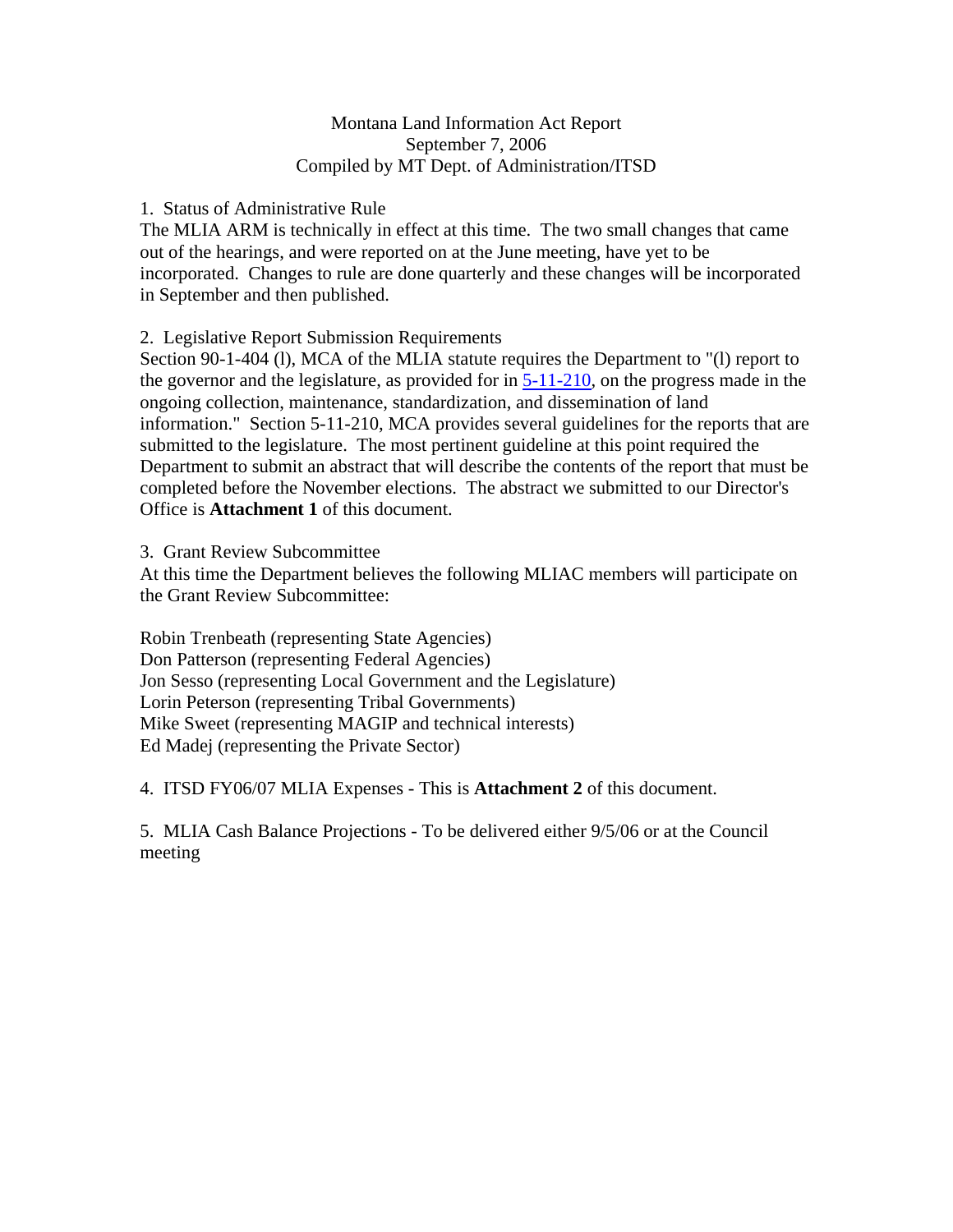## **Attachment 1**

## **Montana Land Information Act Legislative Report**

Title of the Report:

Status of the Montana Spatial Data Infrastructure and Related Issues

### Abstract:

The Montana Spatial Data Infrastructure (MSDI) consists of twelve geographic databases considered necessary to provide the appropriate geographic information needed to be incorporated into most core business processes in the State. This report will focus on the status of the collection, maintenance, standardization and dissemination of MSDI themes. It will additionally focus on existing policies and procedures that affect the production of all land information, and will include the latest versions of the Montana Geospatial Strategic Plan and the Montana Land Information Business Plan for 2007/2008.

### Copies of the report:

The Department of Administration recommends that 150 copies of this report be made available to the legislature, with an additional 50 copies for general distribution, resulting in a total of 200.

## Reasons for number of copies:

The Department of Administration believes that Geographic Information Technology (GIT) is a fast growing portion of the State's IT infrastructure and that the legislature is apt to encounter many budgetary issues related to this topic. Therefore we believe that a copy should be available for each legislator, with additional copies for general distribution as requested.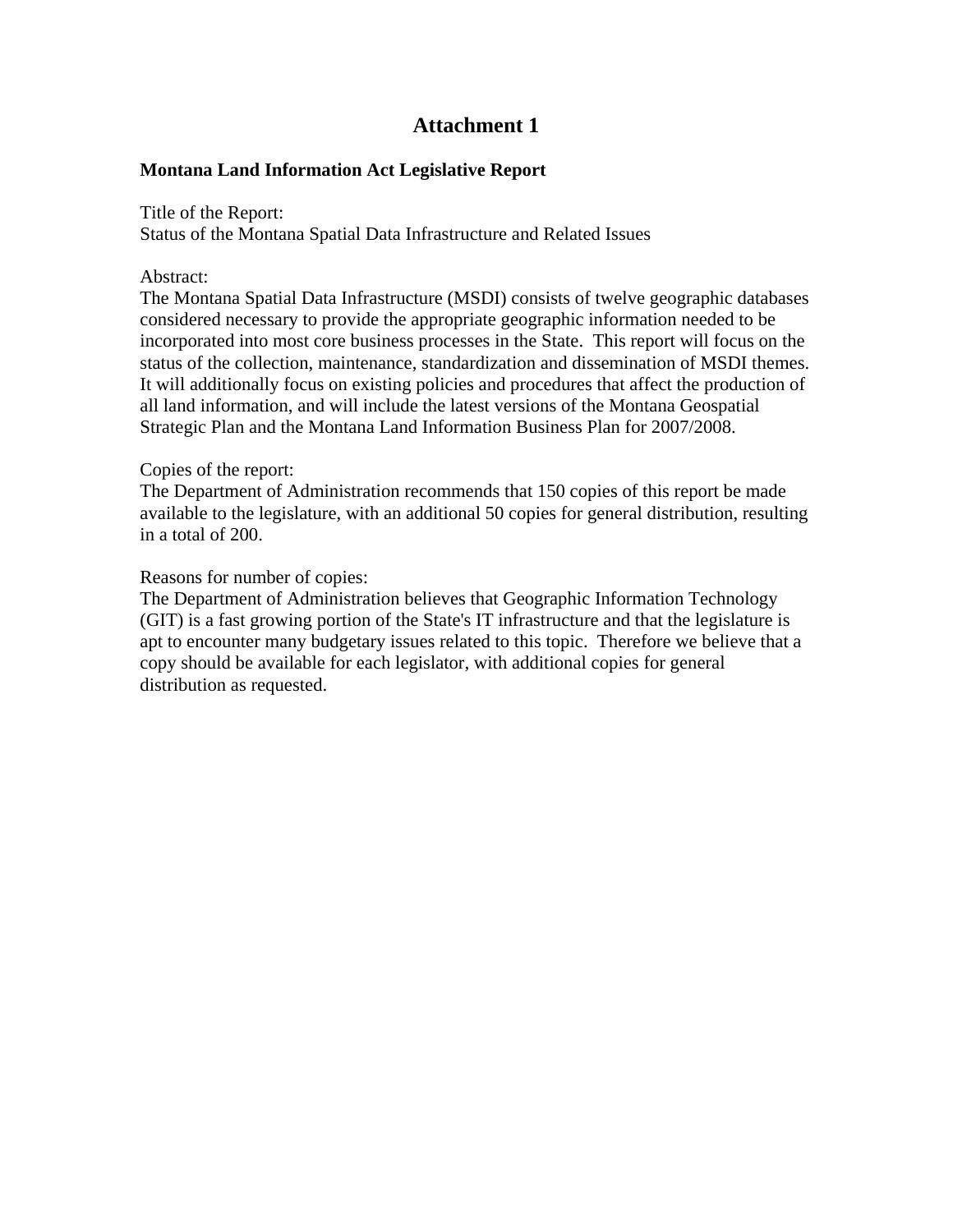# **Attachment 2**

## **FY06/07 Montana Land Information Account (MLIA) Expenses**

Date: September 7, 2006

### **Background.**

A preliminary financial schedule of MLIA costs expended by the Information Technology Services Division (ITSD) during FY06 was presented at the June 1, 2006 of the Montana Land Information Advisory Council (MLIAC). The discussion that followed resulted in the following requests from council members:

1. MLIA fund expenditure information, including:

- a more detailed breakdown of the MLIA budget

- a better accounting of costs by MSDI layers

- A separation of coordination costs in the detailed cost breakdown

2. Clarification of the budget authority authorizing MLIA fund expenditures in the following areas:

- GIS coordination

- Maintenance of the cadastral, critical structures, and

transportation/addressing

## **Analysis**

ITSD staff reviewed the following information and consulted with the following offices:

### Information Reviewed:

State Administration and Veterans' Affairs (SAVA) Interim Committee; June 14, 2004. Montana Land Information Act (SB0098) Fiscal Note for SB0098 Legislative testimony during  $59<sup>th</sup>$  Legislative Session on SB0098 Statute (90-1-402, MCA, et seq) ITSD's Cost Recovery Information System (CHRIS); FY06-07 General Appropriate Act of 2005 (House Bill 0002) Legislative Fiscal Report; 2007 Biennium; Volume 3 – Agency Budgets Internal ITSD budget review emails Budget Change Document 605 OP707

Agencies Consulted:

 ITSD, Financial Services Department of Administration, Chief Legal Council Department of Administration, Management Support Bureau Office of Budget and Program Planning Legislative Fiscal Division

Specific responses to the Council's requests are as follows:

## **A. MLIA Fund Expenditure Information**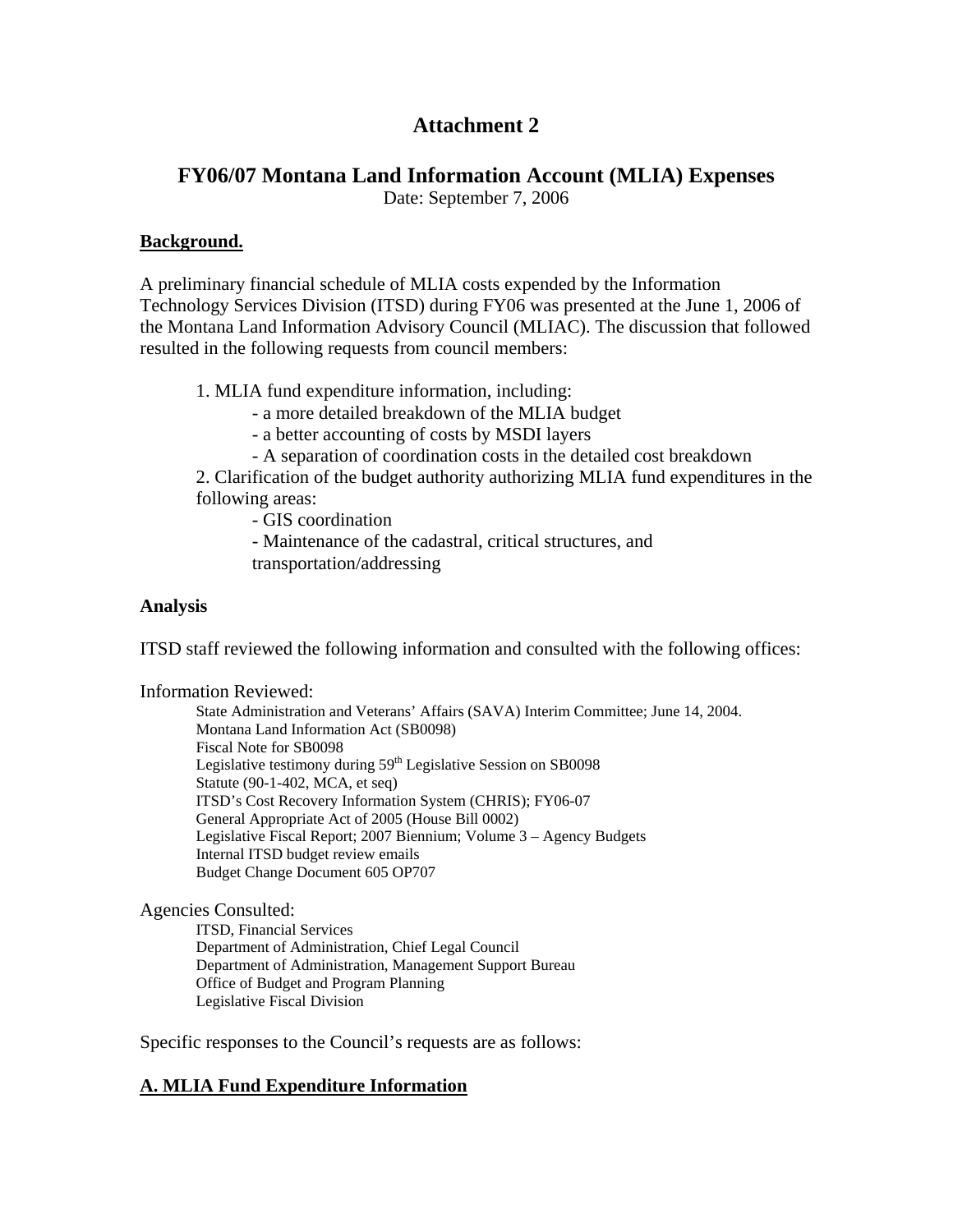In the agenda item entitled "MLIA cash balance projections", a proposed schedule is provided. Based on Council feedback, this schedule may be modified over time to provide the Council with an ongoing status of MLIA fund expenditures.

## **B. Clarification of Budget Authority Authorizing MLIA Fund Expenditures**

The decision to authorize MLIA funds to be expended in FY06 was based on the following reviews and approvals:

Montana Land Information Act (SB0098). SB0098 was reviewed as an initial step in analyzing the decision to use MLIA funds in FY06. Of particular note were: 1) Section 4 (Duties of Department), and 2) Section 10 (Rulemaking).

Legislative Testimony/Legislative Intent. MLIA Legislative subcommittee testimony was reviewed to determine if the testimony was consistent with the recommendation. The testimony provided by Janet Kelly, Director, Department of Administration, and Jeff Brandt, Acting CIO, was reviewed. The testimony reviewed includes:

 1. Testimony of Jeff Brandt before the State Administration and Veterans' Affairs Committee; "Potential Legislation for Information Technology"; June 14, 2004.

2. Testimony of Janet Kelly before the Senate Natural Resources Committee; Senate Bill 98; January 10, 2005.

 3. 1. Testimony of Jeff Brandt before the Senate Natural Resources Committee; Senate Bill 98; January 10, 2005.

 4. Testimony of Janet Kelly before the House State Administration Committee; Senate Bill 98; March 10, 2005.

 5. 1. Testimony of Jeff Brandt before the House State Administration Committee; Senate Bill 98; March 10, 2005.

Fiscal Note Review. The fiscal note for SB0098 was reviewed. The fiscal note estimated \$240,000 would be required for coordination costs, with a corresponding amount eliminated from ITSD's rates. The estimate was based on actual expenditures for FY04, the most recent complete year of expenditure data at the time the estimate was made. There was no estimate provided of the costs of maintaining data layers.

ITSD Budget/Rates. Consistent with the assumptions in the Fiscal Note for SB0098, ITSD's rates for FY06 & FY07 do not contain a cost component for GIS coordination or layer maintenance. In addition, ITSD's proposed rates for FY08/09 also do not contain any costs for GIS coordination.

Statutory Review. Dal Smilie, Chief Legal Counsel, Department of Administration, was asked to review the MLIA in light of the proposed expenditure. He concluded the proposed expenditure was consistent with statute based on the following:

 1. Statute. 90-1-410(1), MCA states: "(1) The department shall annually prepare a budget to carry out the department's responsibilities described in 90-1-404. Money in the account may be used to fund all or a portion of the budget or to otherwise accomplish the purposes of this part."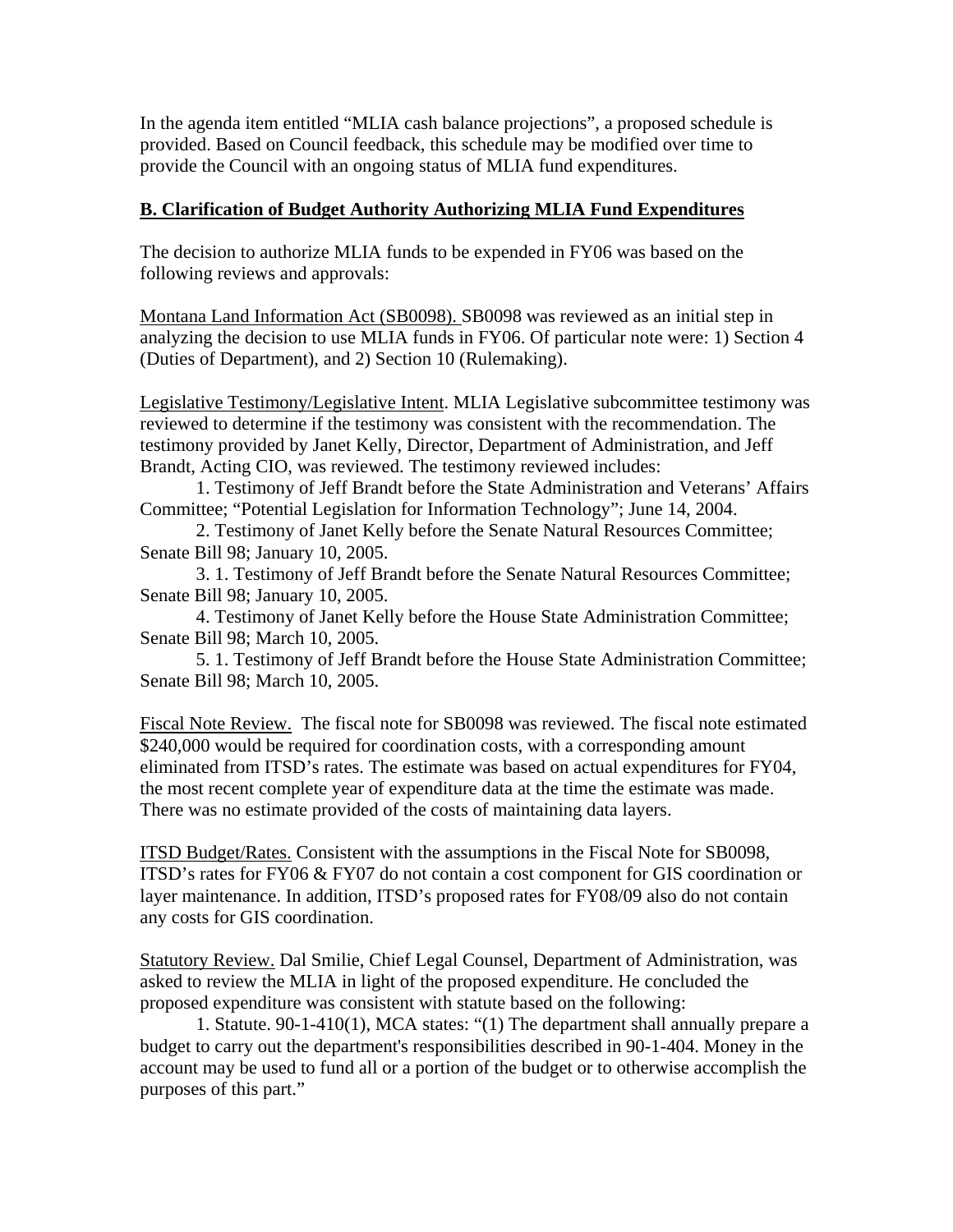2. Legislative Intent. Legislative testimony indicated the purpose of the Montana Land Information Act funds would be used to cover these expenses (see "Legislative Intent" above). It was noted this testimony supports the recommendation that MLIA funds be used to fund ITSD's coordination responsibilities and provide a stable source of funding for data layers. Maintenance of the cadastral layer was specifically mentioned in the four legislative testimonies.

 3. Sources of Funds. The recommendation to expend the MLIA funds was consistent with ITSD's budget development process where funding for GIS services was eliminated from the rates charged to agencies. It was noted this testimony supports the recommendation that MLIA funds be used to fund ITSD's coordination responsibilities and provide a stable source of funding for data layers. Maintenance of the cadastral layer was specifically mentioned in the four legislative testimonies.

Internal ITSD Budget Review. Doug Volesky, Assistant Administrator for Enterprise Services Management, who is responsible for developing and monitoring ITSD's budget and rates, reviewed information regarding MLIA funds. The General Appropriations Act of 2005 (HB0002) and the Legislative Fiscal Report ; 2007 Biennium; Volume 3 – Agency Budgets was also reviewed. The latter report states, "The adjustment switches personal services funding for existing 2.00 FTE currently funded in the proprietary portion of the program to funding in HB0002 with state special revenue". As a result of this review, Doug recommended that a Budget Change Document (BCD) be prepared to modify the current operating plan in order to expend the funds (a BCD was required because the initial budget had been prepared based on the Fiscal Note which, for purposes of preparing the Fiscal Note, assumed that competitive grant disbursements would begin in FY06). Steve Bender, Deputy CIO for Enterprise Services Management approved the recommendation.

Department of Administration Review. ITSD forwarded the recommendation to Pat McNamee, Chief of the Management Support Bureau in the Department's Administrative Financial Services Division. This bureau approves all ITSD budgeting and accounting activities. The recommendation was approved by the Management Support Bureau, with final department approval by the Director's Office. A BCD was prepared and submitted to the Office of Budget & Program Planning (OBPP).

Legislative Fiscal Division Review. Greg DeWitt, Senior Fiscal Analyst, with the Legislative Fiscal Division of the Legislative Branch, was asked by the Governor's Office of Budget & Program Planning (OBPP) to review the proposed Budget Change Document as part of their review of Budget Change Documents.

Governor's Office of Budget & Program Planning (OBPP) Review . Based on the internal ITSD review by ITSD's budgeting and accounting group and the statutory review by the department's Chief Legal Counsel, a budget document known as a Budget Change Document (BCD) was prepared and submitted to OBPP. It was also noted that MLIA funds would normally be disbursed as a result of the grant process described in 90-1-410, MCA, et seq. However, because the grant process required the adoption of